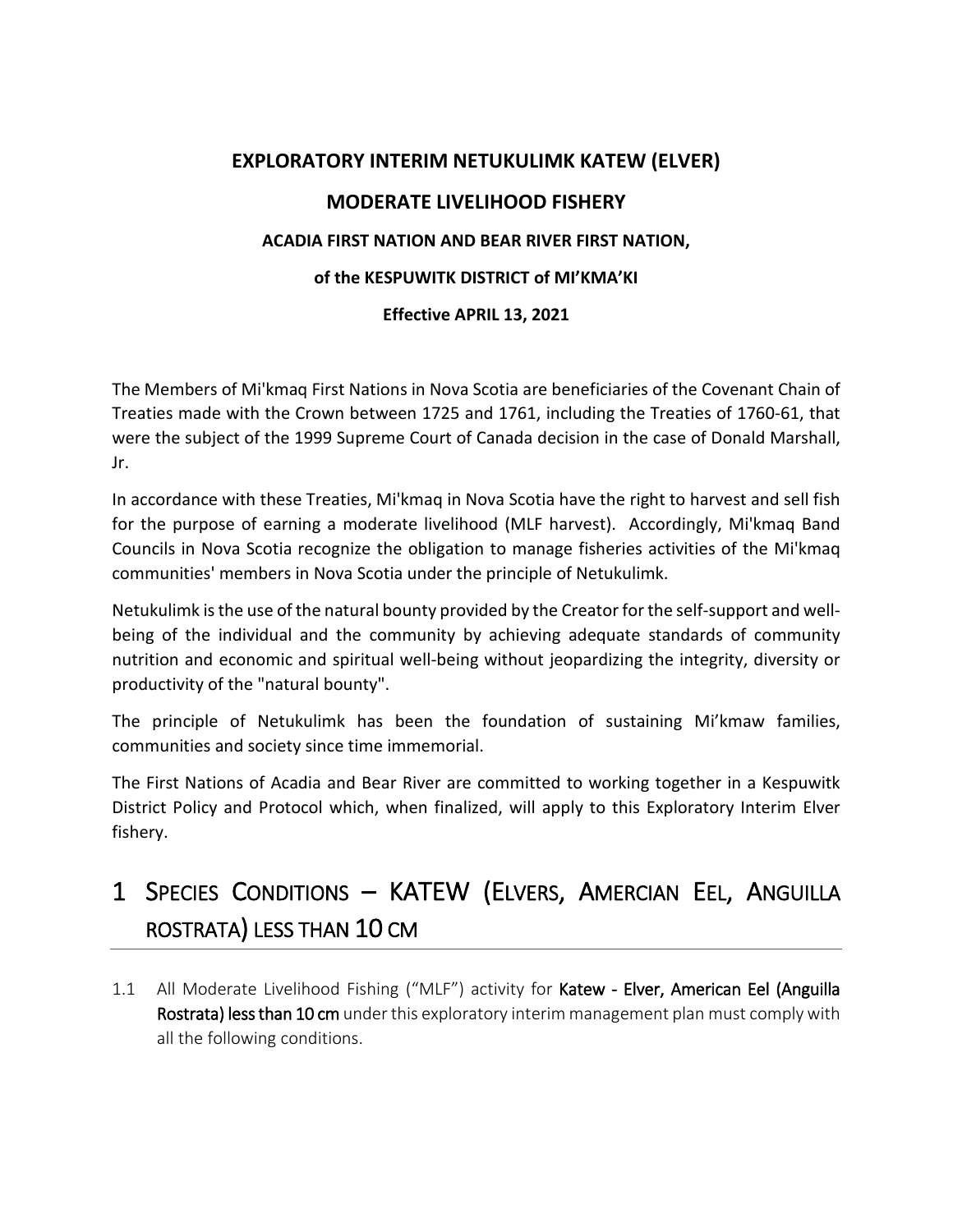This is an interim exploratory management plan. The results of this plan will be evaluated and re-considered in discussion with our members and harvesters.

This plan does not apply to the MLF harvest of Eels. The potential for a future MLF harvest of Eels may be considered in the future in a separate process.

## *DEFINITIONS:*

- 1.2 Authorization- A document issued to the harvester by their Band Council clearly indicating that they are fishing under the authority of the Band in accordance with this Fisheries Management Plan.
- 1.3 Elver American Eel less than 10 cm in length.
- 1.4 Harvester A Band member who is registered and authorized to fish for a livelihood under this Fisheries Management Plan.
- 1.5 **Maritimes Region** The region of Eastern Canada consisting of the waters adjacent to the coastal areas of New Brunswick, Nova Scotia, and Prince Edward Island.
- 1.6  $\cot$  end the eel capture section of the net.
- 1.7 Dip Net a single person, hand held net.
- 1.8 Wet Weight weight is taken of Elver placed in a mesh bottomed container, until water no longer drips from that container, for a period not exceeding 2 minutes.
- 1.9 Dry Weight the total Wet Weight minus 25%.

### *COMPLIANCE:*

1.10 Any violation to any provision of this Plan recorded by duly appointed personnel shall be placed before the applicable Band Council for resolution through a community justice process.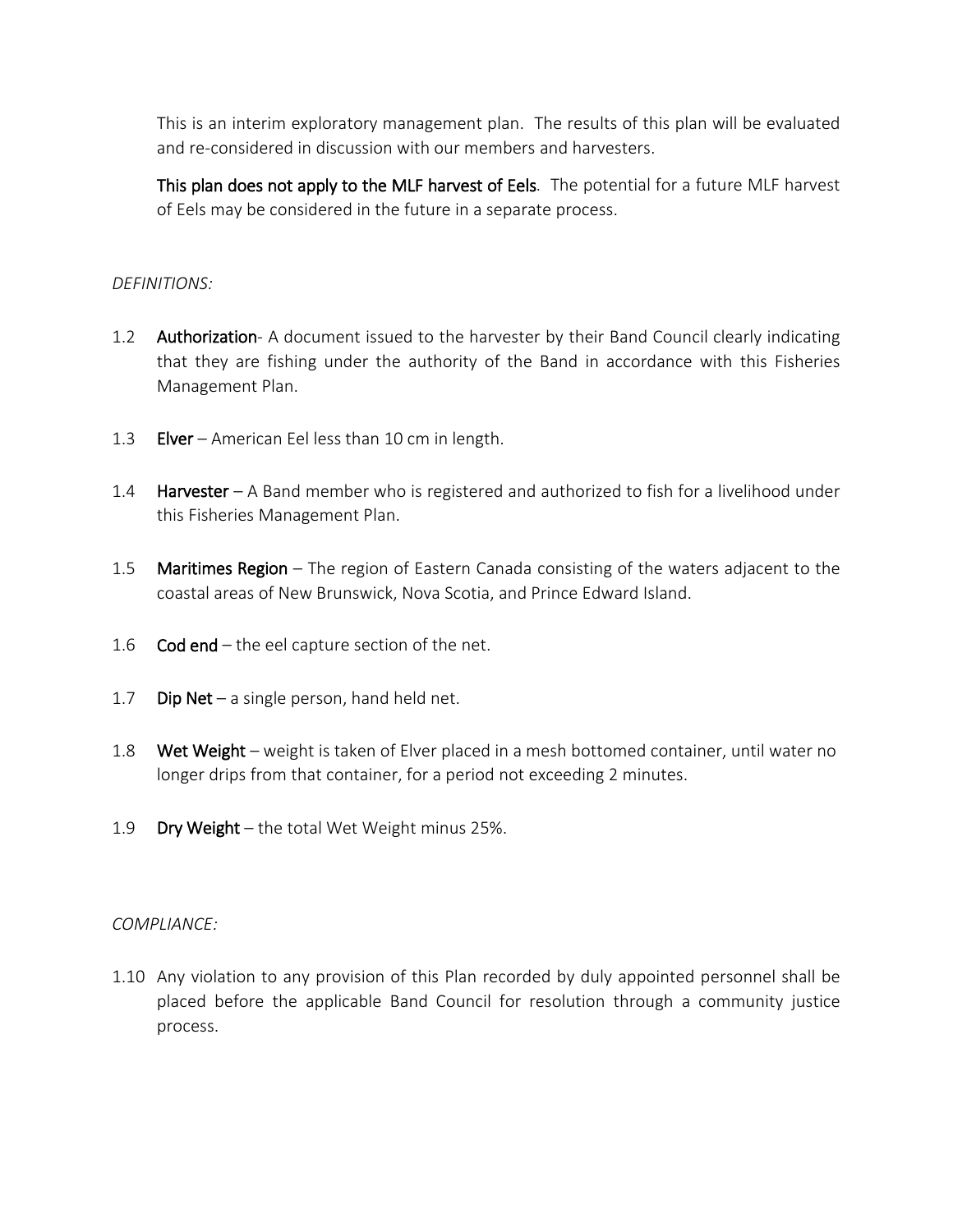## *REGISTRATION & IDENTIFICATION:*

- 1.11 All harvesters must register with and be approved by their Band Council to harvest Elvers under the terms and conditions of this Fisheries Management Plan. This registry will include:
	- a) Band member's name
	- b) Band number
	- c) Tag numbers issued
	- d) Fishing area/ Watershed/ River system
	- e) Gear Type
- 1.12 The Band Council designate will issue to the harvester a certificate of registry with the harvester's name, tag numbers issued, and gear type used for fishing.
- 1.13 The Band Councils may require a registration fee or another form of compensation to cover cost of administration or to ensure responsible management practices are maintained.
- 1.14 Elver fishing will be by hand dip net, fyke net, elver pot and elver traps unless otherwise permitted in writing by the harvester's Band Council or designate. That written permission will specify the harvester's name and Band number, description of the permitted gear type, amount of said gear that is permitted, and specific fishing period that said gear can be used.
- 1.15 Harvesters employing a method of fishing Elvers other than those listed in s.1.14 must always carry permission documents with them while fishing and transporting eel caught with the gear for which permission was granted, and show said documents to a Band designated monitor or Guardian upon request.
- 1.16 All fyke nets, traps must be clearly marked with a tag issued by the harvester's Band Council or designate. Each tag will be distinctly numbered and will be recorded against the name of the harvester.
- 1.17 All harvesters will indicate in writing their agreement and commitment to the terms and conditions of this Plan upon receipt of the tags. The harvester's Band designate may provide a form letter for signature by the harvester.
- 1.18 Harvesters are not permitted to check nets or haul traps other than those with tags issued in their name.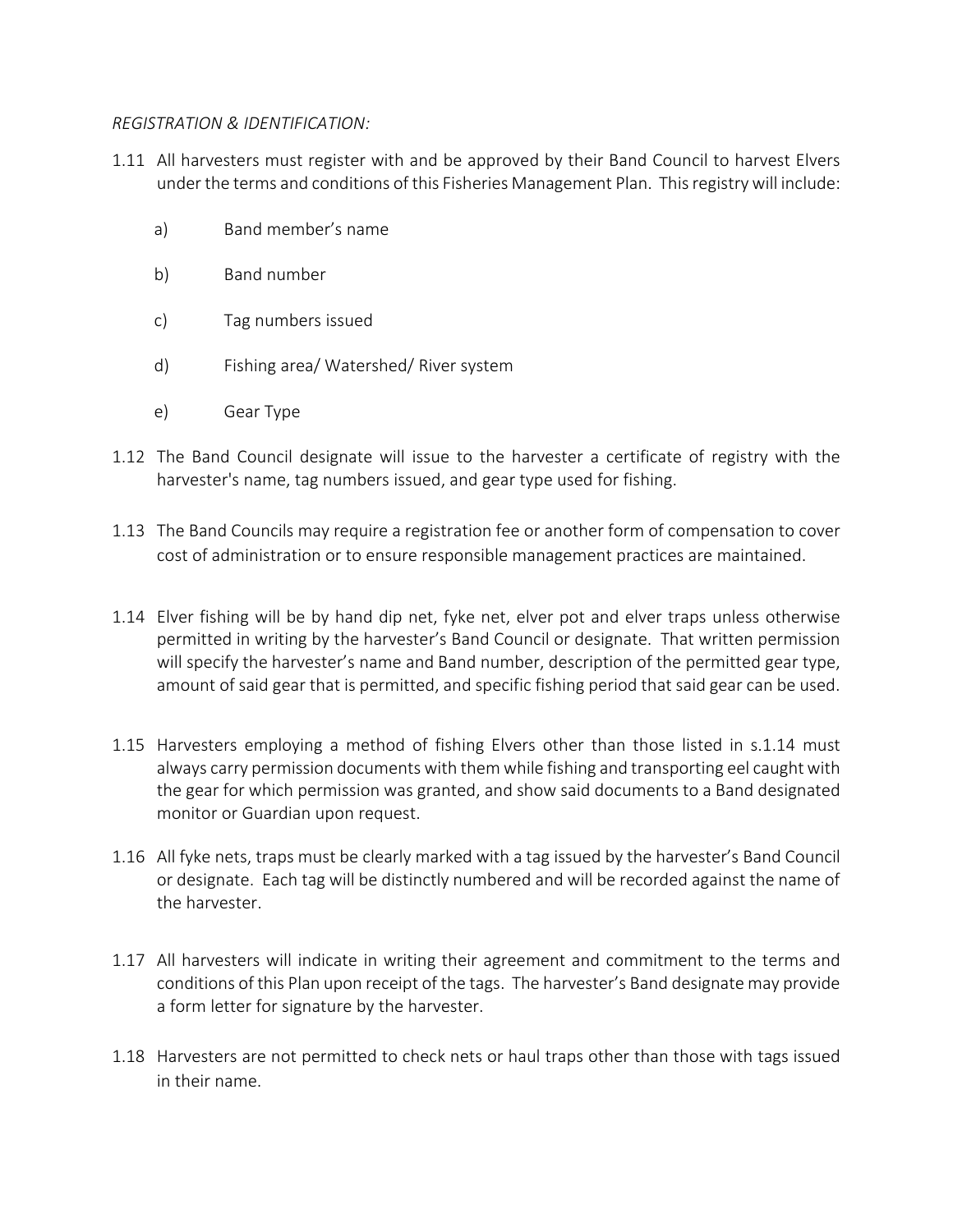## *SAFETY:*

- 1.19 The minimum age for access to Netukulimk Livelihood Fishery will be 18 years of age at the time of registration.
- 1.20 All harvesters must wear a personal flotation device (PFD) at all times while fishing Elvers.

# *CONSERVATION AND CATCH PROHIBITIONS:*

American Eels are a species that has a Committee On the Status of Endangered Wildlife In Canada (COSEWIC) Status as Threatened (2012), but regionally eel densities have been increasing since the late 1980s (COSEWIC Assessment and Status Report 2012). Abundance studies of Elver (juvenile Eel) supporting steady increases in levels, and record catch levels in 2018, indicate that this species can support some support level of Mi'kmaq Livelihood harvest. Currently, DFO supports an "experimental" commercial elver fishery with a Total Allowable Catch (TAC) of 10,000KG, comprising of 9 commercial licenses utilizing only a small geographical area of Nova Scotia's watershed (approximately 30% of available fishable habitat).

Our First Nations have traditional knowledge and current experience with Eels and Elvers, especially in the Kespuwitk District. We hereby establish an experimental Elver fishery as an interim management plan. The purpose is to observe and document the upstream migration of the Elvers on selected rivers in Southwest Nova Scotia to identify potential locations and appropriate gear types for a future Elver fishery on those rivers. Our District harvesters will retain a small amount of those Elvers for a livelihood fishery and establish an Elver index for the rivers that do not have an established Elver fishery.

- 1.21 Effort or harvest level conservation practices will be determined collectively by our Band Councils based on community, science and co-management recommendations.
- 1.22 The Band may request that harvesters support science, research or restocking methods as opportunities are made available.
- 1.23 When moving between watersheds, harvesters must wash, dip, spray or otherwise treat boots and all fishing gear with iodine-based or similar disinfectant before entering or placing fishing gear in another watershed.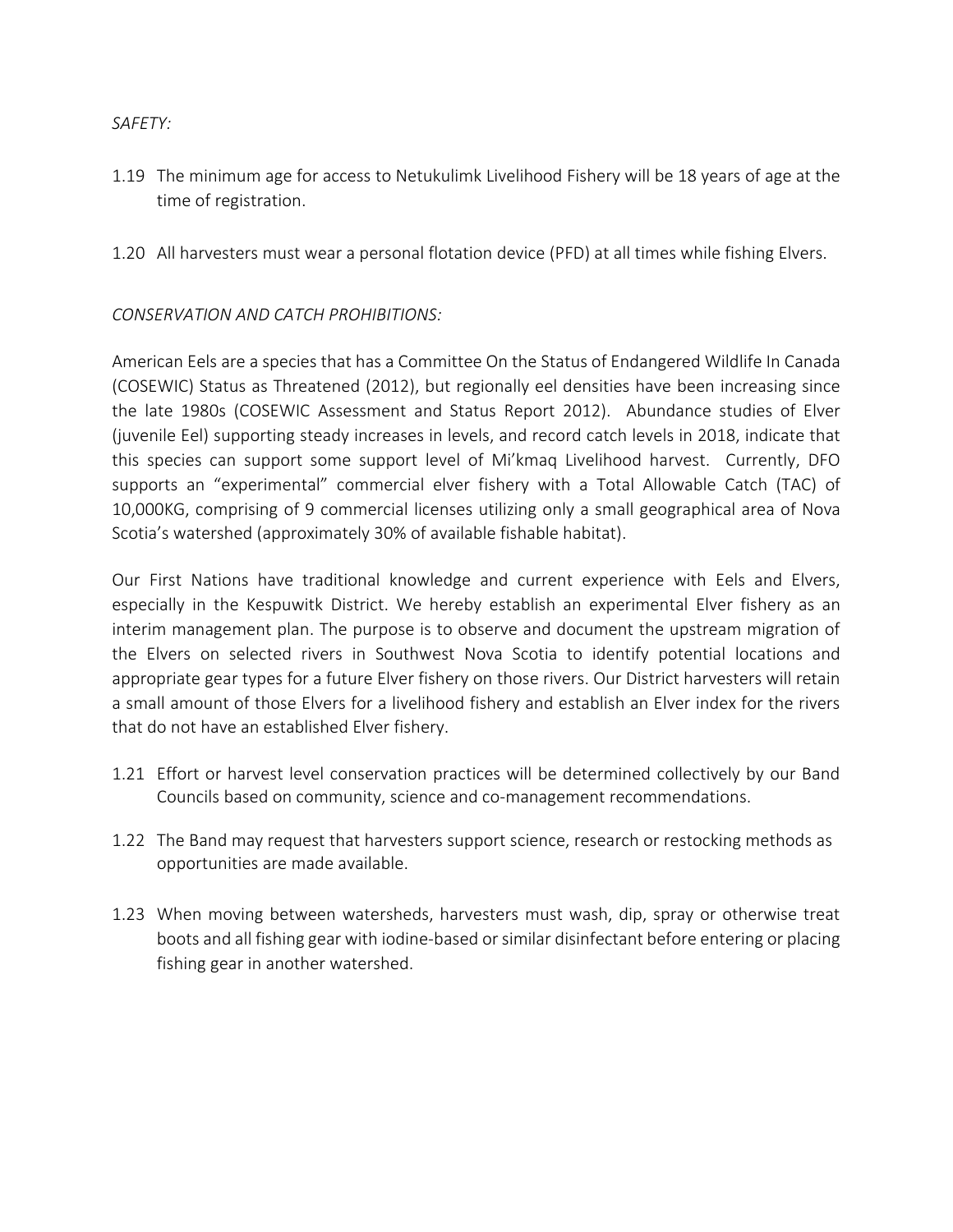## *AUTHORIZED FISHING GEAR:*

- 1.24 While fishing under the authority of their Band Council, the harvester is prohibited from fishing with more fyke nets, dip nets, traps or pots at any one time than the maximum number of traps specified in their registration and certification documents. Electro-fishing is prohibited.
- 1.25 The harvester is only permitted to use the number of fyke nets, dip nets and Elver traps authorized by their Band Council.
	- o a maximum of 2 fyke nets, opening of each net is not to exceed 2.4m in width and height, with each wing (2 wings per net) is not to exceed 6m in length;
	- $\circ$  the openings of each fyke net cod end must have an excluder panel mesh  $\frac{1}{2}$ " or smaller;
	- o a maximum of 6 Irish style elver traps, and the openings of each trap is not to exceed 18" in width and height; and
	- o dip net(s) as required; can be fished in conjunction with a stationary wing not exceeding 10m in length.
- 1.26 All actively fishing gear must be checked within a 24-hour period unless prohibited by the weather.

### *BUOYS and MARKINGS:*

1.27 All floats and buoys must clearly indicate the harvester's name, community and contact number.

### *OTHER:*

- 1.28 Elver traps/fyke nets must be set not less than 30.5 m (100') apart (i.e., no part of a trap/net may be less than 30.5 m from any part of another trap) in any of the waters set out in item.
- 1.29 When fishing for Elvers one-third of the width of any river or stream and not less than twothirds of the width of the main channel at low tide in every tidal stream must be left open.

### *FISHING AREAS:*

1.30 Harvesters are only permitted to fish for Elvers in the waters set out in the following table and use only the types and quantities of gear set out in s.1.24 and 1.25 at the specific locations set out in this table.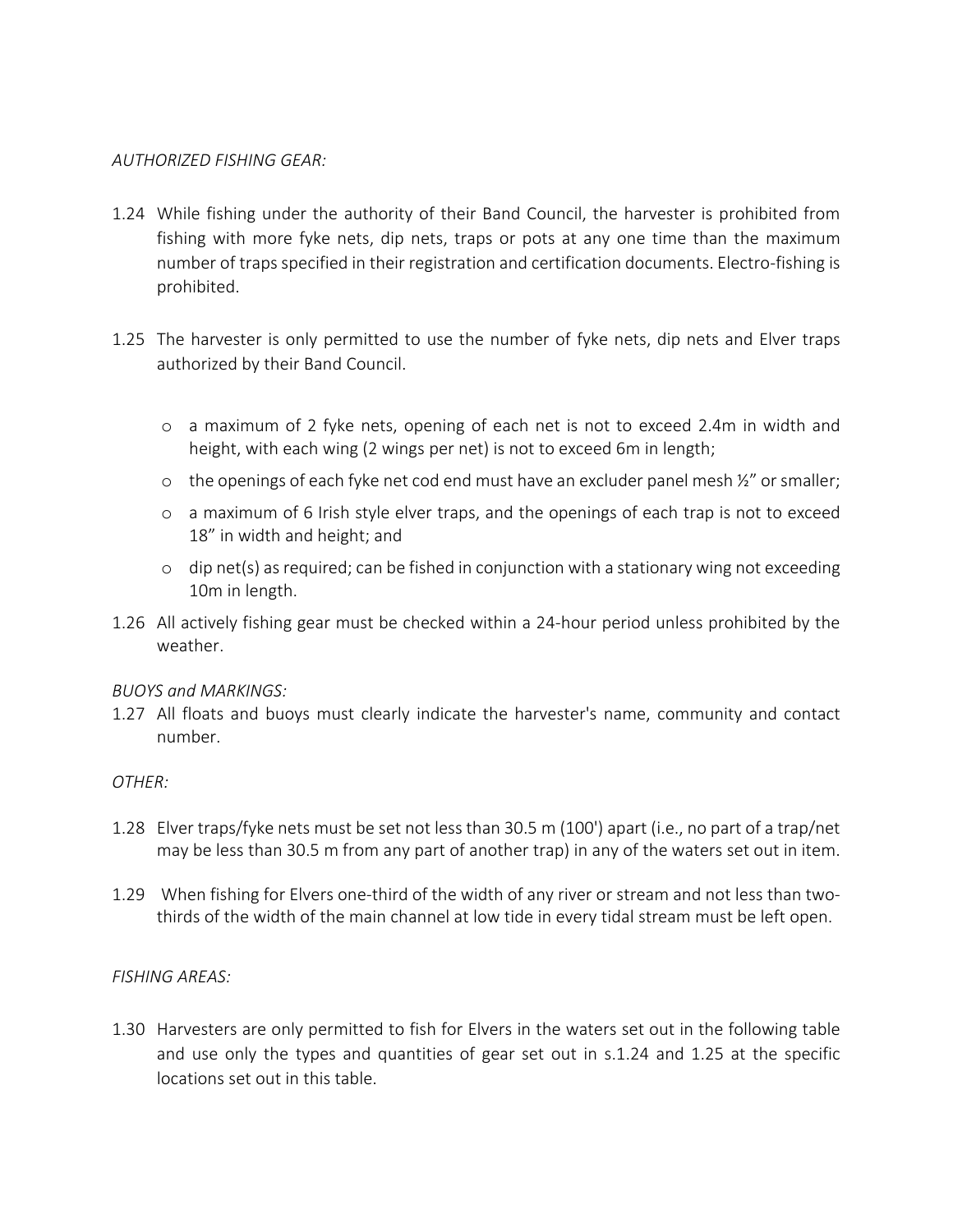| <b>Fishing District(s)</b> | Watershed                                                                                                                                                                                                                          | Total Allowable Catch per<br><b>Watershed (Elver)</b> | Total Allowable Catch per<br>Harvester (Elver) |
|----------------------------|------------------------------------------------------------------------------------------------------------------------------------------------------------------------------------------------------------------------------------|-------------------------------------------------------|------------------------------------------------|
| Kespukwit                  | Annapolis<br>Annis<br>Medway<br>Mersey<br>Bear<br>Roseway/Sable<br>Meteghan<br>Tusket<br>Barrington<br>Gold<br>Lahave<br>Chebogue<br>Clyde<br>Jordan<br>Salmon River<br>Petite River<br>Argyle River<br>Sissiboo<br><b>Martins</b> | 115kg                                                 | 35Kg                                           |

- 1.31 Harvesters will be designated a watershed from the table in section 1.30, and specific geographical location on a river or tributary within that watershed, in which harvesting may take place. Harvesters may apply for a harvest location change in extenuating circumstances.
- 1.32 Multiple Elver harvesters (more than one) may conduct fishing activity from a single location, with authorization, provided the maximum TAC does not exceed the total of 35 kg per individual. The maximum TAC fished from any watershed with multiple harvesters shall not exceed a total of 115 kg.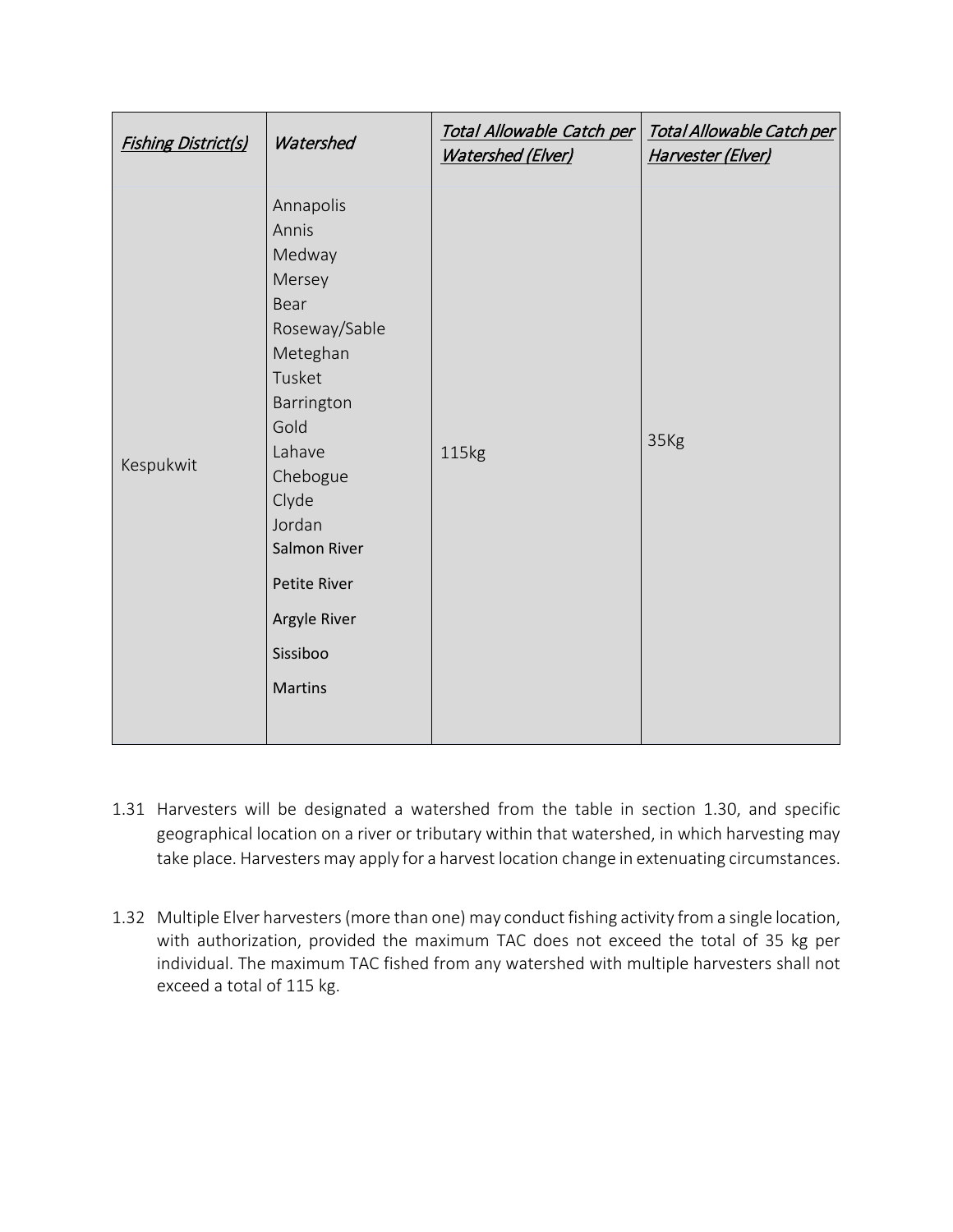## *REPORTING, MONITORING:*

- 1.33 Harvesters will be required to provide reports on the location and date of harvesting activity, selling activity and catches to their Band Council or their designate.
- 1.34 Monitoring may be conducted through the collection of log sheets, logbooks or online applications that are provided by our Band Councils or other methods determined by our Band Councils.
- 1.35 The Kespuwitk Bands or their designate may work with other communities, organizations and DFO science to ensure watersheds TACs are maintained.

# *Lost Gear Reporting:*

- 1.36 The harvester must report any lost fishing gear to their Band Council's designate within 24 hours of discovering that gear has been lost.
- 1.37 The harvester must report the retrieval of any of their own previously reported lost gear to their Band Council's designate within 24 hours of retrieving gear previously reported as lost, or within 24 hours. Retrieval can only occur by an authorized harvester and only in relation to the specific type of gear authorized to be used.

### *Bycatch:*

- 1.38 The harvester is required to return all incidentally caught fish.
- 1.39 It is mandatory to release all bycatch species to control unintended mortality.